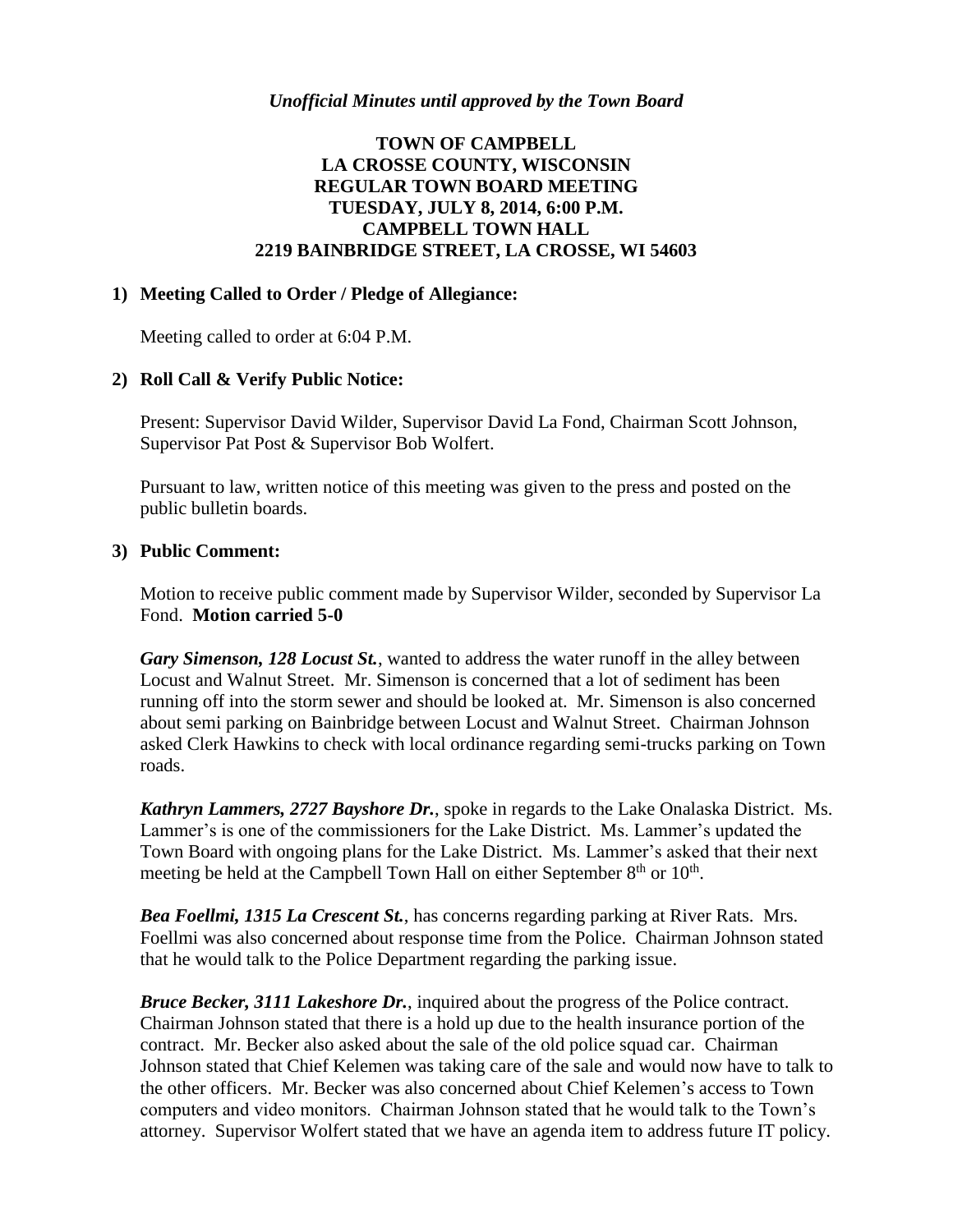Mr. Becker questioned Clerk Hawkins why Town Board Meeting Minutes are not completed sooner. Mr. Becker also asked Clerk Hawkins to update the message board as one side has been blank for a few weeks. Clerk Hawkins stated that he would be more diligent in the future.

*Jeff Foellmi, 1503 Caroline St., asked that the Town speed up the chipping service by either* getting someone else to help or get another chipper by renting or buying one. Chairman Johnson stated that he and Supervisor Wolfert are working on this issue.

Motion to close public comment made by Supervisor Wolfert, seconded by Supervisor Wilder. **Motion carried 5-0**

- **4) Consent Agenda: (All items listed are considered routine and will be enacted with one motion. There will be no separate discussion of these items unless a Board member so requests, in which case the item will be removed from the Consent Agenda and be considered on the Regular Agenda).**
	- **A) Approval of Minutes:** Regular Town Board Meeting 06/10/2014, Annual Liquor License Meeting 06/10/2014, Board of Review 06/10/2014, Special Town Board Meeting 06/12/2014, Special Town Board Meeting 06/24/2014

### **B) Plan Commission Meeting Recommendations: 07/01/2014**

**1)** Wade Dennison, 2822 Bayshore Dr., request to retain a poly-structure located at 2822 Bayshore Dr. **(Recommendation to deny the request based on the ordinance and to refund Mr. Dennison's application fee)**

## **C) Payment of Bill:**

Motion to approve the Consent Agenda made by Supervisor Post, seconded by Supervisor Wolfert. **Motion carried 5-0**

## **5) Business:**

**A)** Approval of Change of Agent for Kwik Trip #727, 105 Clinton St., from Andrea P. Jacobson to April A. Swennes.

Motion to approve an agent change for Kwik Trip #727 from Andrea P. Jacobson to April A. Swennes made by Supervisor Wolfert, seconded by Supervisor Post. **Motion carried 5-0**

**B)** Update on Town Hall building repairs.

Supervisor Post presented a few colors given by Fowler and Hammer for siding of the Town Hall. Supervisor Post suggests running the panel horizontally. Chairman Johnson opened up the floor for public comment. No agreement was made to which color to use. Supervisor Wolfert suggests going with the free white brick and to pick a siding color to